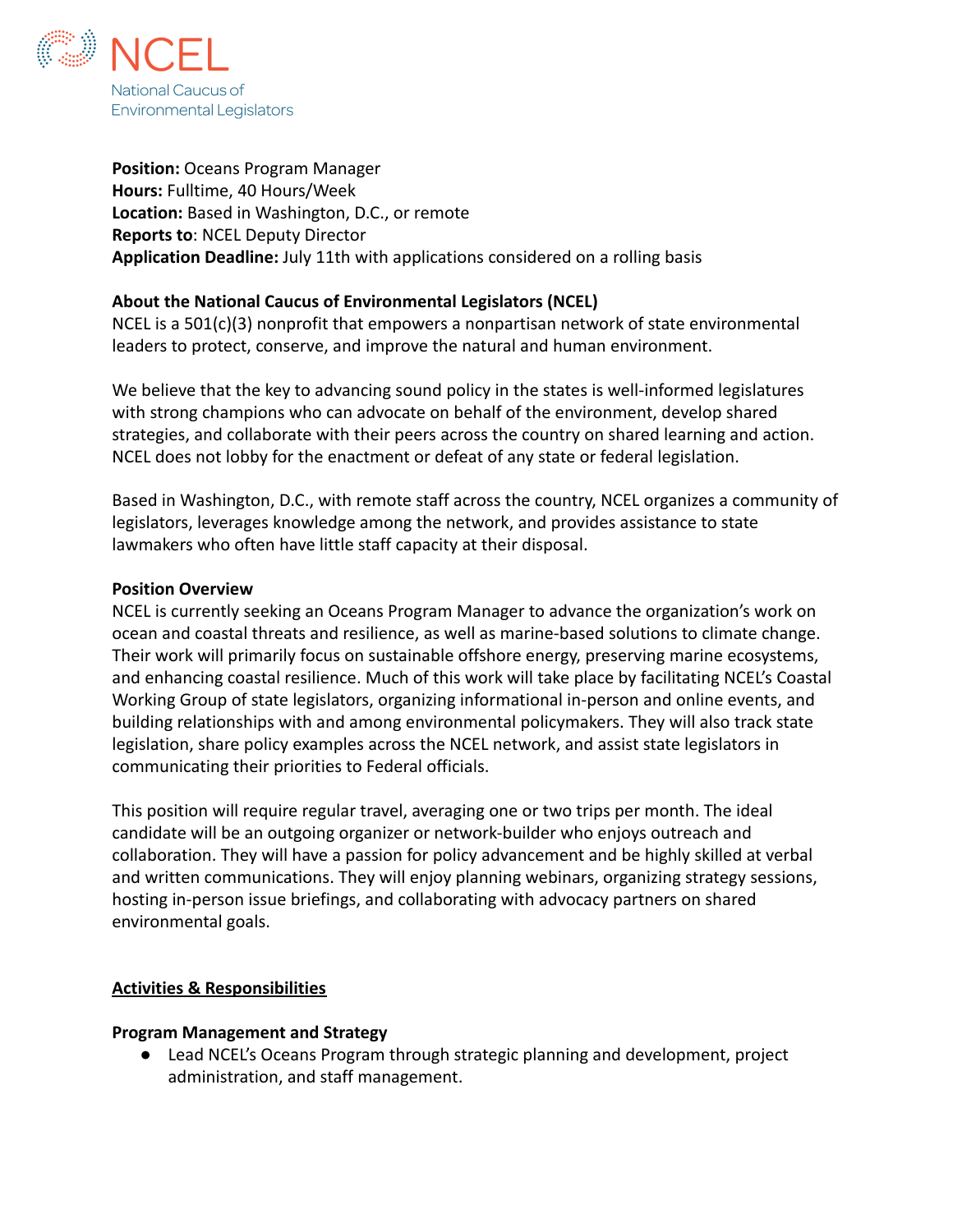- Support NCEL's internal strategy and practice, and external engagement, on racial equity and environmental justice as it pertains to the Oceans Program, including participating in cohort of partner organizations.
- Work with NCEL leadership to grow the NCEL's Oceans Program, including hiring, training, and supervising staff as budget allows.
- Facilitate partnerships with key local, state, national, and international NGOs.
- Work with the Development team on grant writing and reporting to expand the ocean policy project.
- Collaborate with NCEL's other issues areas on overlapping policy solutions, including energy and conservation.

## **Education, Network Building, & Outreach**

- Plan, facilitate, and occasionally present at multi-state meetings with groups of state lawmakers on issues related to ocean protection.
- Represent NCEL at advocacy coalition meetings.
- Organize a variety of events to educate legislators about ocean policy topics, including online and in-person events such as webinars, as well as hosting some events in coordination with key partners.
- Regularly phone, email, Zoom, and in-person outreach to state legislators to support policy work.
- Connect legislators with advocacy and stakeholder groups.
- Integrate perspectives from frontline communities and leaders into events and materials development.
- Center principles of environmental justice in communication and outreach with legislators.
- Facilitate information-sharing and coaching among Coastal Working Group members and other NCEL members.
- Recruit state lawmakers to join the network and work on ocean issues at in-person conferences as well as through recruitment calls or virtual meetings.
- Provide communications support generally and connect with reporters directly to provide information on ocean policy at the state level.
- Moderate panels related to coastal and ocean policies, including external events open to the public.
- Build NCEL network to connect state legislators with their federal delegations on ocean policy issues.
- Conduct outreach to state legislators from both parties to understand priorities and build nonpartisan networks.

# **Policy Research & Material Development**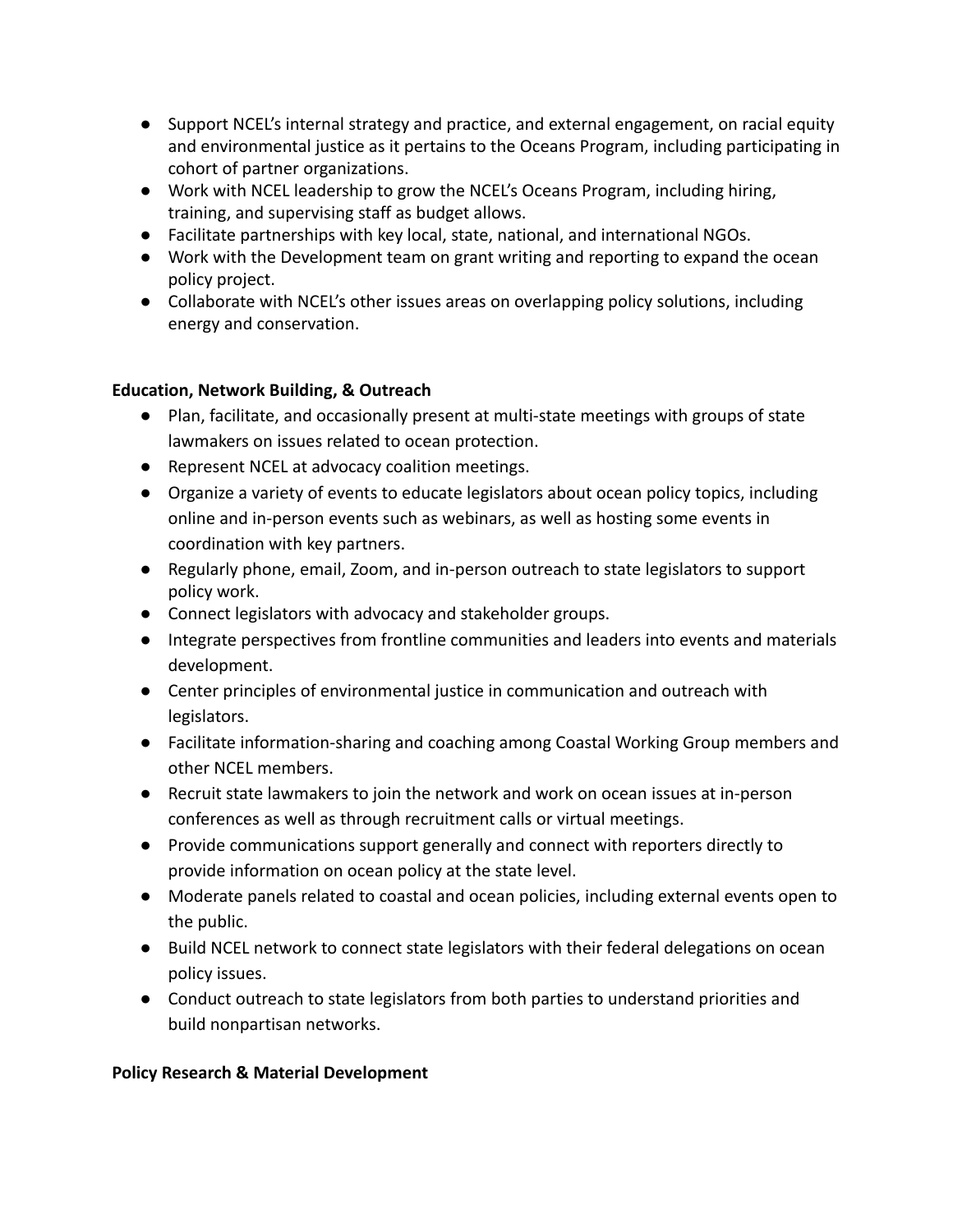- Track and analyze legislation related to ocean and coastal policy and share updates with NCEL's network and key allies.
- Work with partner organizations to identify effective policy and understand legislative trends.
- Assist NCEL members with research requests about ocean policy topics.
- Develop and update web resources, fact sheets, email alerts, and other materials about current and emerging ocean policy topics.
- Develop talking points and toolkits that support the advancement of issues in the states.
- Anticipate opposition talking points and develop counter arguments and points.
- Collect science-based and justice-oriented resources to share with state legislators on a regular basis.

## **Meetings and Events**

- Organize monthly online events to convene legislators around ocean energy and conservation topics.
- Work with partner organizations to plan local events such as in-state meetings or site tours related to program work.
- Conduct in-person visits to state capitals during the legislative session to meet with legislators and host briefings.
- Follow-up with legislators after meetings and events and provide continued support.
- Represent NCEL at advocacy coalition meetings.

# **Qualifications**

- A Bachelor's degree from an accredited college or university and at least two years of work experience in ocean policy or advocacy is strongly preferred.
- Interest in and passion for policy that protects and restores oceans, with an understanding of its importance on the state level.
- Experience working with elected officials and/or on campaigns is preferred.
- Work experience related to ocean policy issues and environmental justice preferred; work on these issues on the state level is a plus.
- Strong written and verbal communication skills.
- Experience translating complex information into an engaging and abbreviated format.
- Working knowledge of policies related to marine resources and conservation.
- Must be skilled in Microsoft Office Suite products, Google applications, and basic database management.
- Ability to work independently and within a team setting is essential.
- Flexibility and ability to improvise as work with state legislatures often features last-minute schedule changes.
- Ability to work remotely and collaborate with colleagues in other states.
- Ability and willingness to travel to events across the country.